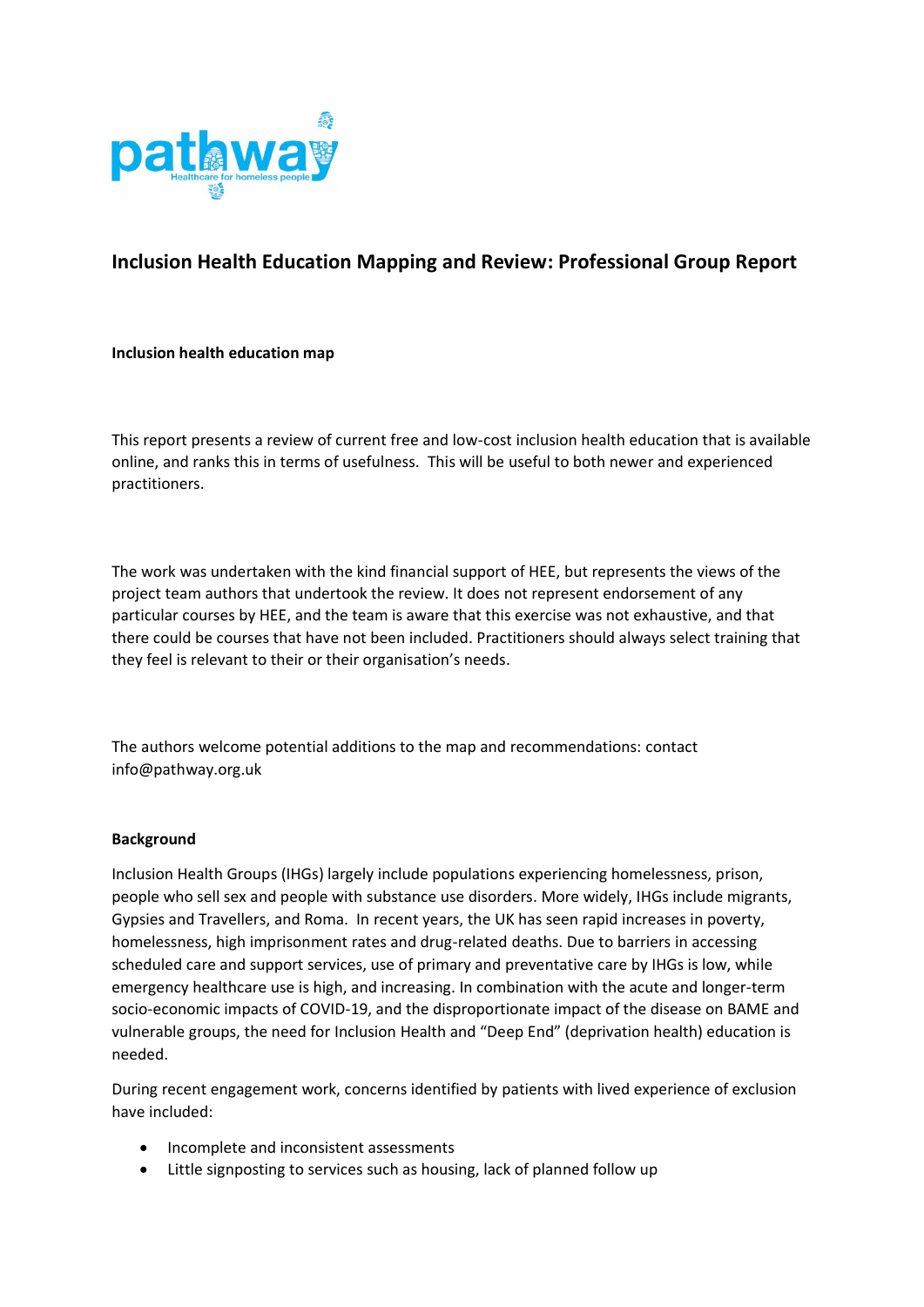- Negative attitudes and stigma
- The need for interprofessional practice (IPP)

Concerns identified by Staff include:

- Lack of training and resources
- Difficulties managing challenging behaviour and addictions
- Feeling frustrated and ill equipped to offer a thorough assessment and helpful interventions
- Difficulties engaging patients and understanding their behaviour
- The psychological challenges of occupational trauma
- Problems of stigma and discrimination from some staff

Evidence shows that where Inclusion Health education has been adopted, it has improved knowledge, skills, behaviour, and attitudes towards IHGs. Education has also been effective in reducing stigma and increasing screening and brief interventions in healthcare settings.

Other evidence suggests that with education and training, health care staff could increase their confidence to offer more interventions for patients, such as engaging them with substance misuse services, accessing support to navigate health and care systems, and facilitating access to primary care and referrals to community services such as mental health, housing, and benefits. These actions could improve quality of care and outcomes for some of the most vulnerable people in society.

#### **The Inclusion Health education map**

Health Education England (HEE) want to make sure that staff have easy access to relevant and highquality education in Inclusion Health. The aim of this work is to signpost staff to the best quality, free or low cost, useful and accessible education to build knowledge and confidence in the care of inclusion health groups.

This review of existing education in Inclusion Health evaluated the quality of education available and which professional groups they would be useful for. It also identified gaps and barriers to accessing education, such as pay walls. This work will also help HEE develop education to address the gaps in the existing provision and work with education providers to reduce barriers to access for key learning that already exists.

We have highlighted key educational resources in Inclusion Health for different professional groups, and separately published the full educational maps so you can further your learning or signpost your colleagues, students, or trainees. In some cases the educational resources recommended are formal CPD modules. In other cases this may be signposting to guidance, as this is the best resource felt to be available.

By completing the learning for your professional group, you will be issued a certificate of completion.

#### **Top 20 for clinicians**

- 1. Fairhealth Tackling Health Inequalities in Primary Care (free) [Tackling Health Inequalities in](https://fairhealth.org.uk/modules/tackling-health-inequalities-in-primary-care/)  [Primary Care](https://fairhealth.org.uk/modules/tackling-health-inequalities-in-primary-care/) – Fairhealth [Health Inequalities in Primary Care](https://fairhealth.org.uk/modules/health-inequalities-in-primary-care/) – Fairhealth
- 2. Fairhealth Community is the best medicine (free) [Community is the best medicine!](https://fairhealth.org.uk/modules/community-is-the-best-medicine/)  [Fairhealth](https://fairhealth.org.uk/modules/community-is-the-best-medicine/)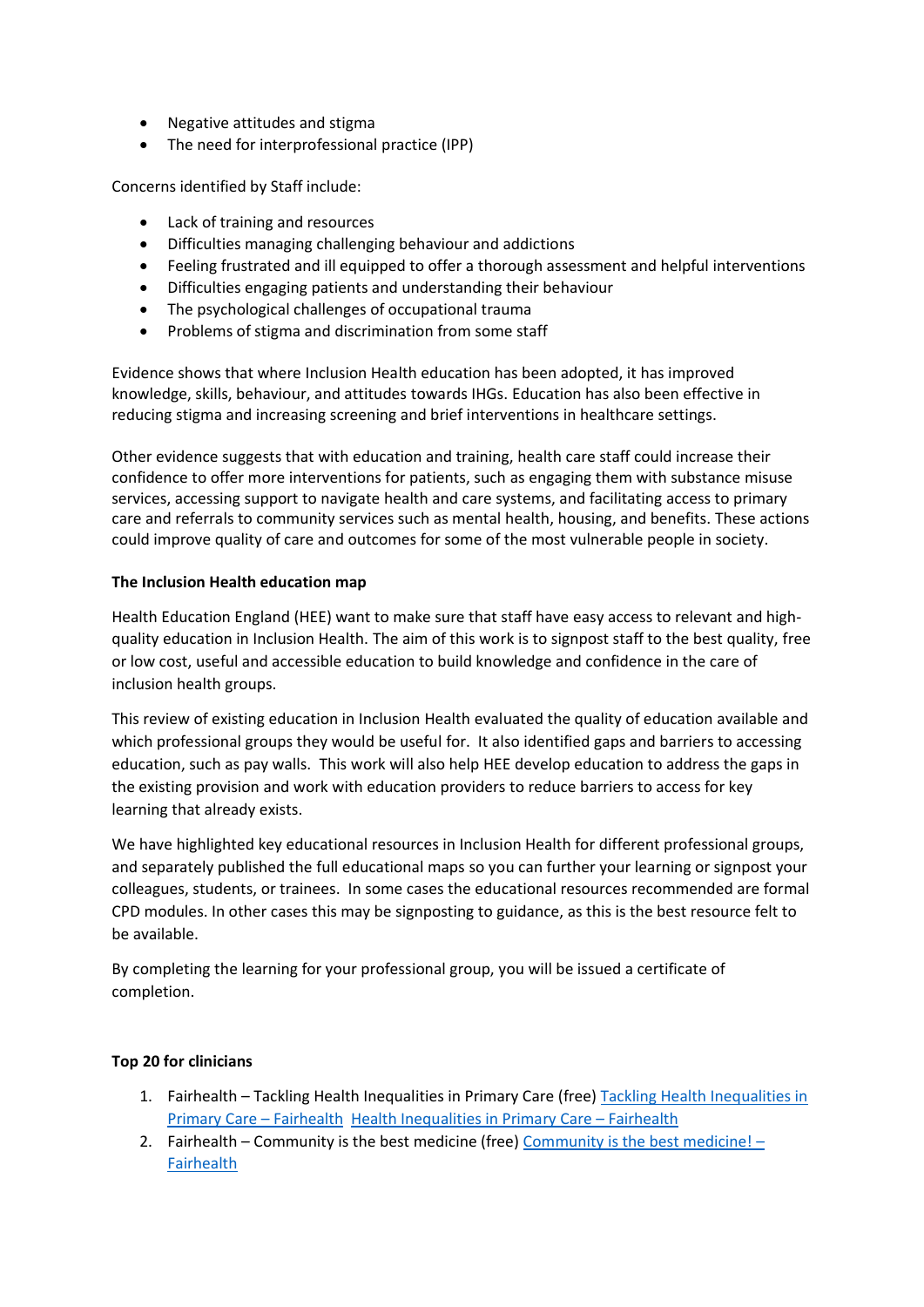- 3. Aneemo Rough Sleeper Mental Health Awareness (free, for those that are not mental health professionals) [Rough Sleeper Mental Health Awareness \[Free\] | aneemo](https://academy.aneemo.com/p/rough-sleeper-mental-health-awareness-free)
- 4. E Learning for Healthcare Suicide prevention (free) [Suicide Prevention -](https://www.e-lfh.org.uk/programmes/suicide-prevention/) e-Learning for [Healthcare \(e-lfh.org.uk\)](https://www.e-lfh.org.uk/programmes/suicide-prevention/)
- 5. Fairhealth Adverse Childhood Experiences (free) [Adverse Childhood Experiences](https://fairhealth.org.uk/modules/adverse-childhood-experiences/)  [Fairhealth](https://fairhealth.org.uk/modules/adverse-childhood-experiences/)
- 6. RCGP learning Alcohol Management in Primary Care (Part 1) (£30 or £25 each if taken with 7.) [E-Learning |](https://www.sldtraining.co.uk/e-learning) SLD Training
- 7. RCGP learning Drugs: Management of Drug Misuse (Part 1) (£30 or £25 each if taken with 6.) [E-Learning | SLD Training](https://www.sldtraining.co.uk/e-learning)
- 8. Novel Psychoactive Treatment UK Network Novel Psychoactive Drugs 7 modules (free) [E-](http://neptune-clinical-guidance.co.uk/e-learning/)[Learning | Neptune Clinical Guidance \(neptune-clinical-guidance.co.uk\)](http://neptune-clinical-guidance.co.uk/e-learning/)
- 9. RCGP learning Hepatitis B and C (free) Login | Royal College of General Practitioners [\(force.com\)](https://rcgpportal.force.com/rcgp_portal_login?startURL=%2Fidp%2Flogin%3Fapp%3D0sp0Y0000008OZf%26RelayState%3Dhttps%253A%252F%252Felearning.rcgp.org.uk%252Fcourse%252Fview.php%253Fid%253D279%26binding%3DHttpPost%26inresponseto%3D_e2017598517985c5294f3c1a6895b57c5b6744100f)
- 10. RCGP learning Tuberculosis in primary care (free) Login | Royal College of General [Practitioners \(force.com\)](https://rcgpportal.force.com/rcgp_portal_login?startURL=%2Fidp%2Flogin%3Fapp%3D0sp0Y0000008OZf%26RelayState%3Dhttps%253A%252F%252Felearning.rcgp.org.uk%252Fcourse%252Fview.php%253Fid%253D107%26binding%3DHttpPost%26inresponseto%3D_c37d7445c292ea33459dc8cc114f7137bb9630135e)
- 11. BMA Refugee and Asylum Seeker Health Resource (free) [bma-refugee-and-asylum-seeker](https://www.bma.org.uk/media/1838/bma-refugee-and-asylum-seeker-health-resource-june-19.pdf)[health-resource-june-19.pdf](https://www.bma.org.uk/media/1838/bma-refugee-and-asylum-seeker-health-resource-june-19.pdf)
- 12. Migrant Health website (free) [: Migrant Health](https://migrant.health/)
- 13. Aneemo Working with Women with Complex Needs (£35) [Working with women with](https://academy.aneemo.com/p/working-with-women-multiple-disadvantage)  [complex needs | aneemo](https://academy.aneemo.com/p/working-with-women-multiple-disadvantage)
- 14. Homeless Link Autism and homelessness toolkit (free) Autism Homelessness Toolkit.pdf
- 15. National Homelessness Advice Service Understanding Homelessness Vulnerability (free) [Training for professionals | NHAS](https://www.nhas.org.uk/training/webinars) check the schedule
- 16. National Homelessness Advice Service Introduction to Housing Eligibility for Housing Assistance (free) [Training for professionals | NHAS](https://www.nhas.org.uk/training/webinars) check the schedule
- 17. Fairhealth Survive and Thrive at the Deep End (free) [Survive And Thrive At The Deep End](https://fairhealth.org.uk/modules/survive-and-thrive-at-the-deep-end/)  [Fairhealth](https://fairhealth.org.uk/modules/survive-and-thrive-at-the-deep-end/)
- 18. Groundswell Room to Breathe (free) [Room to Breathe -](https://groundswell.org.uk/what-we-do/peer-research/room-to-breathe/#:~:text=Groundswell) Groundswell
- 19. Queen's Nursing Institute Food, nutrition and homelessness (free) [Guides and Reports](https://www.qni.org.uk/nursing-in-the-community/homeless-health-programme/homeless-health-guides-reports/)  [The Queen's Nursing Institute \(qni.org.uk\)](https://www.qni.org.uk/nursing-in-the-community/homeless-health-programme/homeless-health-guides-reports/) [Food-Nutrition-and-Homelessness-2020.pdf](https://www.qni.org.uk/wp-content/uploads/2020/07/Food-Nutrition-and-Homelessness-2020.pdf)  [\(qni.org.uk\)](https://www.qni.org.uk/wp-content/uploads/2020/07/Food-Nutrition-and-Homelessness-2020.pdf)
- 20. Queen's Nursing Institute Oral health and Homelessness (free) [Oral-Health-and-](https://www.qni.org.uk/wp-content/uploads/2016/09/Oral-Health-and-Homelessness-Guidance.pdf)[Homelessness-Guidance.pdf \(qni.org.uk\)](https://www.qni.org.uk/wp-content/uploads/2016/09/Oral-Health-and-Homelessness-Guidance.pdf)

## **Top 10 for allied professionals**

- 1. Aneemo Rough Sleeper Mental Health Awareness (free)
- 2. E Learning for Healthcare Suicide prevention (free)
- 3. Fairhealth Adverse Childhood Experiences (free)
- 4. Aneemo Working with Women with Complex Needs (£36)
- 5. E Learning for Health Alcohol and tobacco brief interventions (free)
- 6. Homeless Link Autism and homelessness toolkit (free)
- 7. Migrant Health website (free)
- 8. Friends, Families and Travellers Online Cultural Awareness Training (£35)
- 9. National Homelessness Advice Service Understanding Homelessness Vulnerability (free)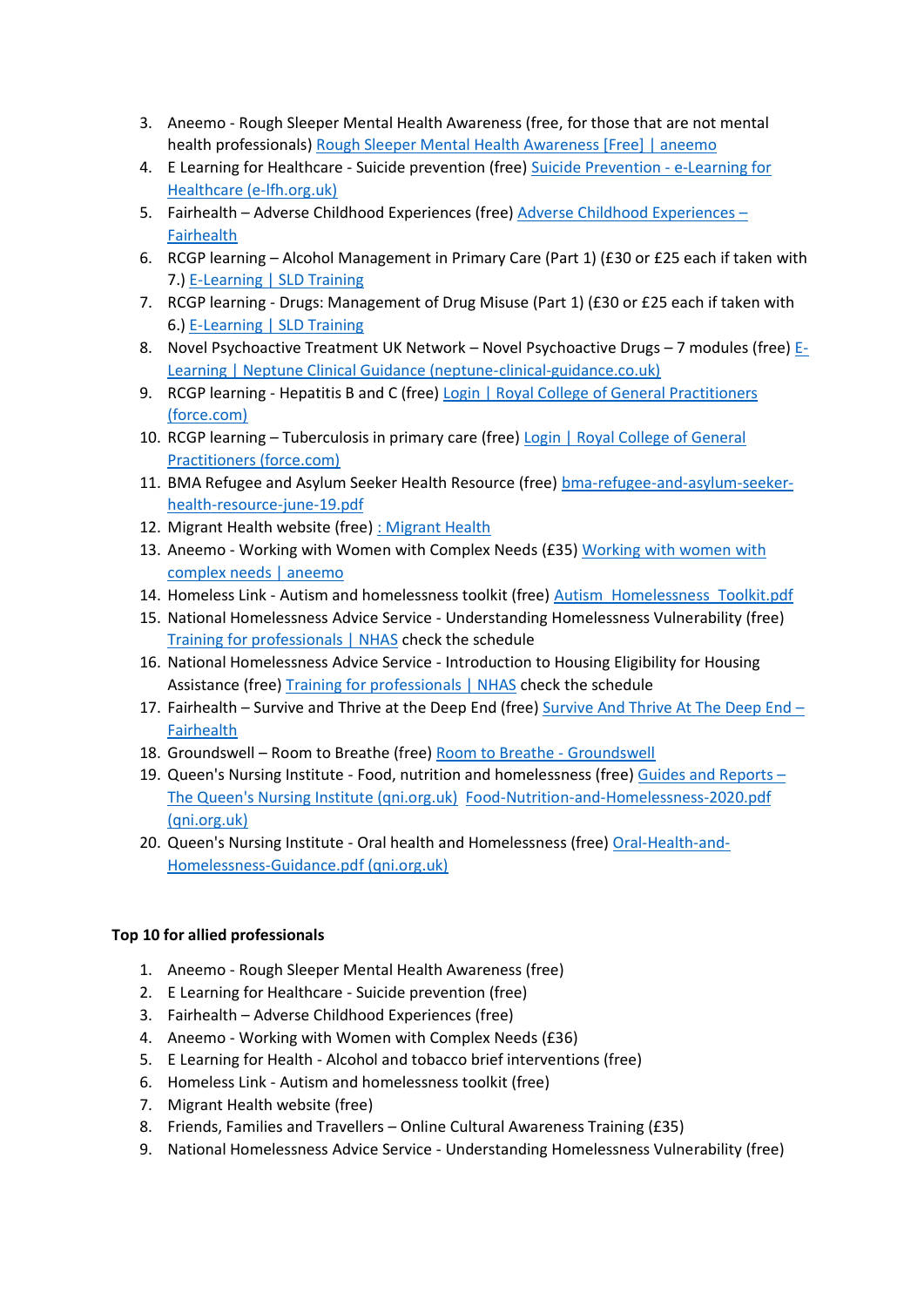10. National Homelessness Advice Service - Introduction to Housing Eligibility for Housing Assistance (free)

## **Top 10 for other front-line workers (in health support roles)**

- 1. Aneemo Rough Sleeper Mental Health Awareness (free)
- 2. E Learning for Healthcare Suicide prevention (free)
- 3. Fairhealth Adverse Childhood Experiences (free)
- 4. Aneemo Working with Women with Complex Needs (£36)
- 5. Marie Curie et al Homeless Palliative Care Toolkit (free)
- 6. Homeless Link Autism and homelessness toolkit (free)
- 7. Migrant Health website (free)
- 8. Friends, Families and Travellers Online Cultural Awareness Training (£35)
- 9. National Homelessness Advice Service Understanding Homelessness Vulnerability (free)
- 10. National Homelessness Advice Service Introduction to Housing Eligibility for Housing Assistance

The review group also identified good quality training that exists for subgroups of patients including:

- Gypsy, Roma and Travellers
- Migrant health
- Sex workers
- Prison health

These subgroup education maps will help you complete training relevant for caring for these populations.

## **Gypsy, Roma and Travellers**

- 1. Friends, Families and Travellers Online Cultural Awareness Training (£36)
- 2. Friends, Families and Travellers Newsletter <https://www.gypsy-traveller.org/>
- 3. Fairhealth Adverse Childhood Experiences (free)

#### **Migrant health**

- 1. BMA Refugee and Asylum Seeker Health Resource (free)
- 2. Gov.UK Migrant health guide: detailed information (free)
- 3. Migrant Health website (free)
- 4. Virtual College FGM (free)
- 5. Virtual College Awareness of Forced Marriage (free)
- 6. Doctors of the World Safe Surgeries (free)
- 7. Patients not Passports (free)
- 8. WHO Migration and health: Enhancing Intercultural Competence and Diversity Sensitivity (free)

#### **Sex workers**

- 1. Aneemo Working with Women with Complex Needs (£35)
- 2. Fairhealth Adverse Childhood Experiences (free)
- 3. Fairhealth Women's Health
- 4. Aneemo Trauma Informed Approaches (£35)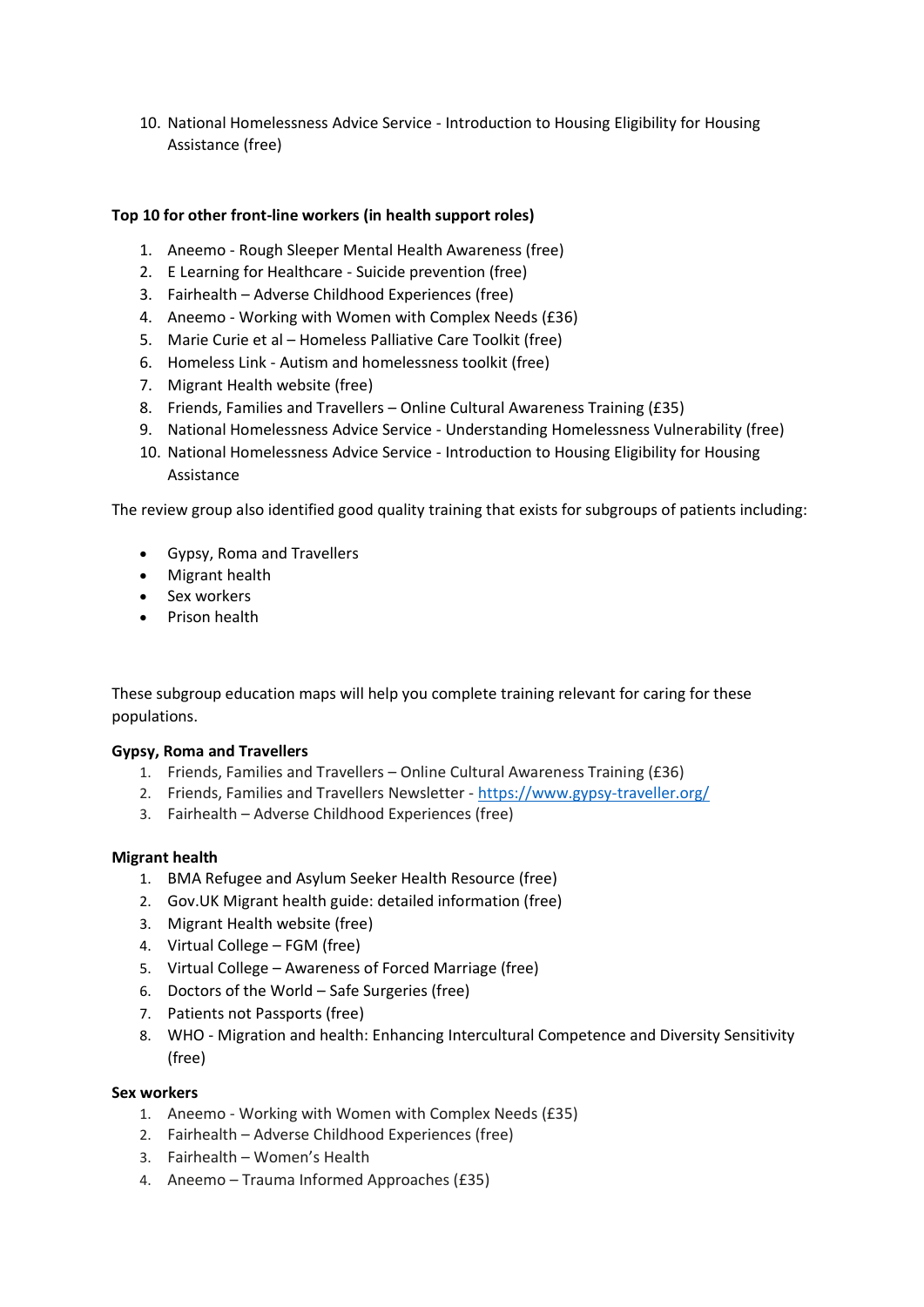- 5. E Learning for Healthcare Sexual Health and Reproductive Health
- 6. RCGP learning Drugs: Management of Drug Misuse (Part 1) (£30)

## **Prison health**

- 1. Russell Webster Newsletter <https://www.russellwebster.com/>
- 2. Aneemo Trauma Informed Approaches (£35)
- 3. Novel Psychoactive Treatment UK Network Novel Psychoactive Drugs 7 modules (free)
- 4. RCGP learning Drugs: Management of Drug Misuse (Part 1) (£30)
- 5. E Learning for Healthcare Supporting adults with LD at risk of behaviours that challenge (free)
- 6. E Learning for Healthcare Mental health awareness for emergency medicine (free)
- 7. E Learning for Healthcare Suicide prevention (free)
- 8. Aneemo Working with Women with Complex Needs (£35)

## **Relevant Clinical Networks and Websites**

In addition to the CPD available above the following free to join clinical networks / newsletters and free website resources are recommended:

## **Clinical Networks**

- Faculty of Homeless and Inclusion Health <https://www.pathway.org.uk/faculty/>
- Queen's Nursing Institute Homeless Health Programme <https://www.qni.org.uk/nursing-in-the-community/homeless-health-programme/>
- London Network of Nurses and Midwives Homelessness Group <https://homelesshealthnetwork.net/>
- Frontline Network <https://www.frontlinenetwork.org.uk/>
- Asylum Support Advice Network <https://www.asaproject.org/about/asylum-support-advice-network>
- Friends, Families and Travellers Newsletter <https://www.gypsy-traveller.org/>
- Russell Webster Criminal Justice Newsletter <https://www.russellwebster.com/>

## **Web links**

<https://www.qni.org.uk/nursing-in-the-community/homeless-health-programme/>

The Queen's Nursing Institute has multiple training resources available via its Homeless Health Programme page some of which are profiled in this document.

<https://homelesshealthnetwork.net/>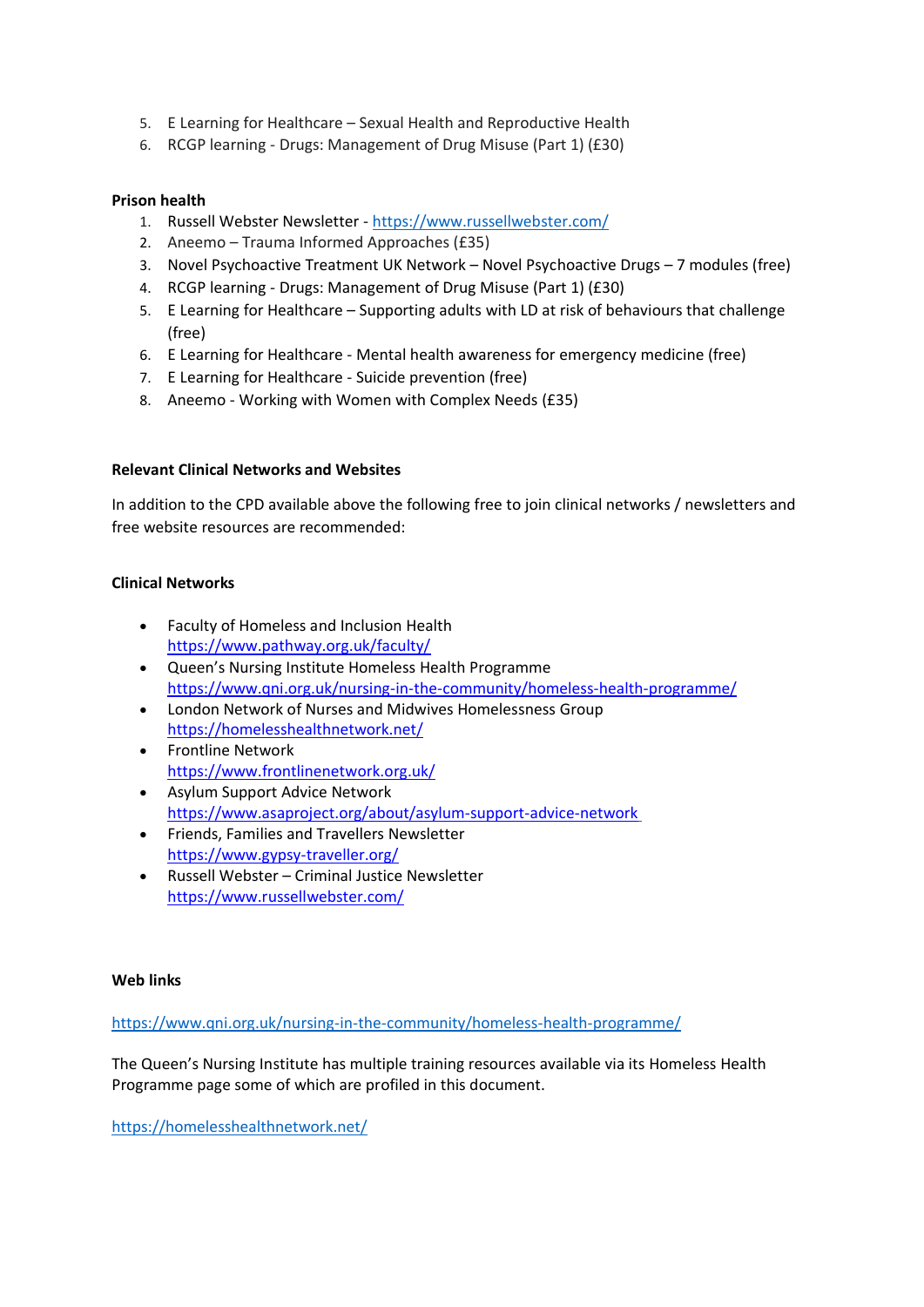The London Network of Nurses and Midwives have various resources hosted on its website, including past presentations to the network

<https://groundswell.org.uk/publications/>

Groundswell produces multiple learning tools looking at health issues from a client perspective which can be found in its publications section, including some that have been profiled in this document.

## <https://cpag.org.uk/trainingevents/about-cpag-training-courses>

Low-cost training in benefits and welfare rights. Really helpful website, covering both facts on child poverty, and rights/areas in helping overcome it, alongside advice.

[https://england.shelter.org.uk/professional\\_resources/shelter\\_training/training\\_for\\_groups](https://england.shelter.org.uk/professional_resources/shelter_training/training_for_groups)

Shelter training, can be delivered on-line to small groups on housing rights, benefits and welfare rights. Provide lots of different sessions, tailored to the group's needs. Sessions include introductory teaching on homelessness and the welfare system, as well as more in-depth areas for those with high contact. They also have a session on motivational interview skills, which was an area recognised to have little eLearning on it.

#### <https://www.homeless.org.uk/events/onlinetraining>

Rolling programme of on-line training webinars with focus on homelessness – some focused-on health. May be free if you become a Homeless Link member. Currently offering 11 online seminar sessions. All are taking place in real time, so could be difficult to access, but all free! Sessions covering lots of different content, some in particular seem especially useful for keyworkers- for example there's one in January on building resilience, but also some on supporting people into education and employment. Some clinical topics available including autism, safeguarding etc.

<https://www.aneemo.com/courses>

Low-cost training with a particular focus on homelessness and psychological trauma. Aneemo are offering a good array of courses on-line, that could be a useful addition to some of the eLearning -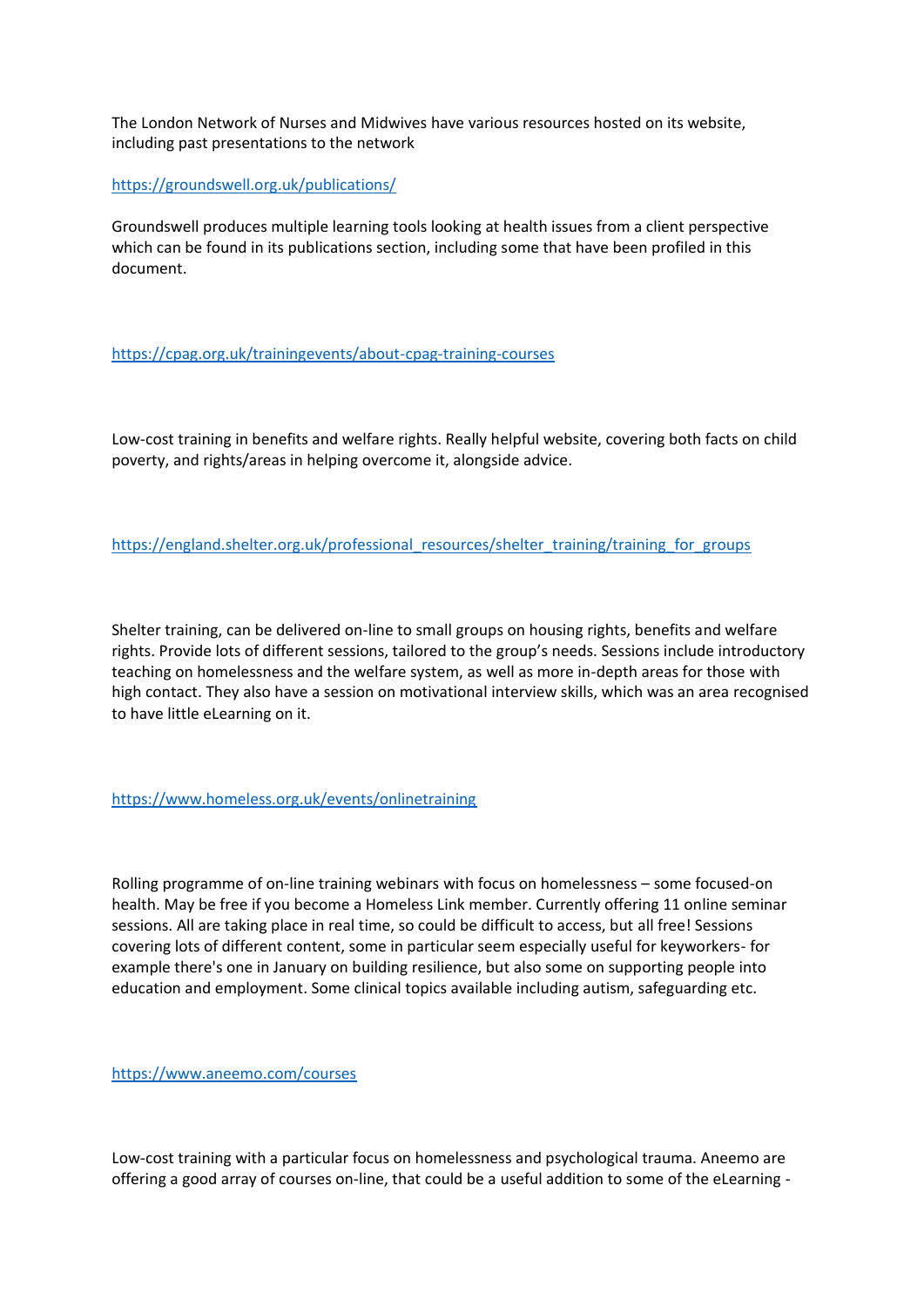such as working with women experiencing complex needs, positive behavioural support: managing behaviours that challenge, and boundaries and disclosure.

<https://www.annafreud.org/training/>

Low-cost training on mentalisation and other therapeutic approaches to psychological trauma. Offer very specific, longer courses in mental health. Also cover motivational interviewing, but not much eLearning in that area. As courses are specific, there are different ones that would be useful to different areas of inclusion health. For example, some of their training is on self-harm, and other is for those who work with children who have undergone trauma.

<https://www.nrpfnetwork.org.uk/training>

Low-cost costs on the law in respect to working with NRPF. Offers a few courses covering elements of 'no recourse to public funds'. Not covered adequately in training of medical professionals, and very necessary knowledge. Also advice line.

<https://www.womensaid.org.uk/what-we-do/training/cpd-courses/>

Low-cost courses on issues such as domestic abuse, coercive control, and living without immigration status in the UK. Some particularly useful courses in inclusion health- such as supporting refugee and asylum seekers who have experienced sexual violence, FGM, domestic violence and immigration status, and honour-based violence.

<https://www.smmgp-fdap.org.uk/free-resources>

One webinar that would be particularly useful for pharmacists to use- setting up services for those reliant on prescription and over the counter medications. I can imagine it would also be useful for GPs to be aware of.